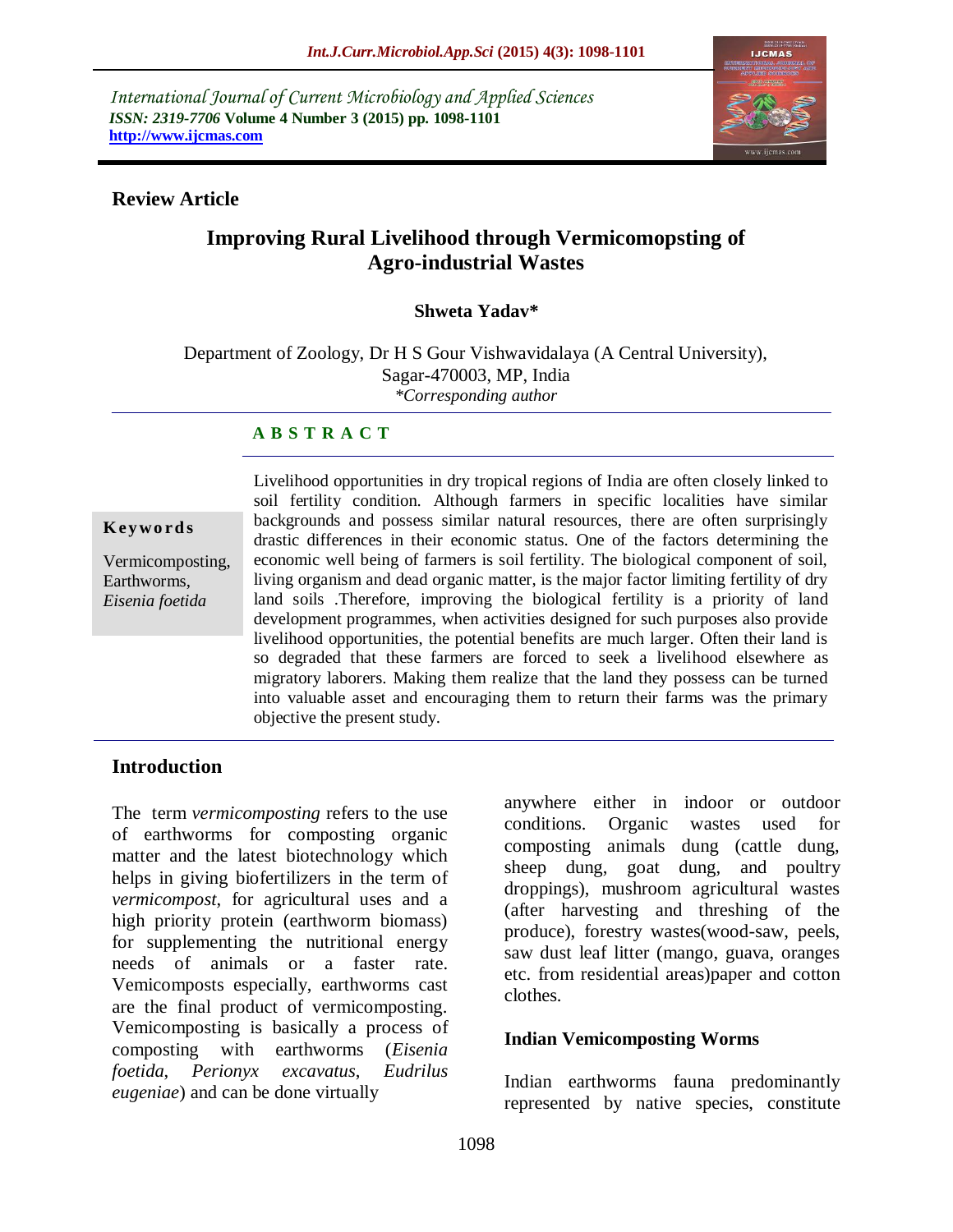89% of total earthworm diversity in the country. Although the land area of the country is only two percent of the world's land mass but it supports about 10.5% of the total known species of the global earthworm diversity(Julka 1988). An extensive survey has been carried out to find more vermicomposting species. *Drawida willsi*, *Lennogaster pusillus* and *Perionyx cyclensis* and *Peronyx sansibaricus* have been added as potential species for vermicompostng in addition to common Vemicomposting worm (Singh *et al.,*  2011;Verma *et al.,* 2010).

# **Earthworm Activates Cellouloysis**

The direct role of earthworms in cellulose decomposition observed negligible yet the worms constitute an important component to play a decisive role indirectly. The data obtained in our experimentation suggests there was a microbial succession during cellulose decomposition in vermireactors containing earthworms at the initial stage (first 7 weeks) during which fungi played an important role, triggering speedy cellulolysis and at a later stage bacteria acted as a principal decomposer (Shweta, 2012; Kumar *et al.,* 2010a).

#### **Enzymatic Activities and Microflora of Earthworm gut as sensitive indicator**

Hydrolases (β-gloucosidase, N-benzoyL-1 argininamide (BAA) hydrolyzing protease, urease, phosphatase, cellulase) and dehydrogenase activities of earthworm gut are sensitive indicators of a particular state and evolution of organic matters stabilization process. It was recorded that *Aspergillus flavus*, *A.fumigatus*, and *Streptomyces* aureus were not digested by earthworms due to production of antibiotic inhibitory substances or production of phyto-toxic metabolites. Further, the

microbial population in the cast increases due to environmental conditions, prevailing microbial status in the gut of earthworm, or multiplication of microbes while passing through the gut of worms or large surface area of the casts ideally suited for better feeding and multiplication of microbes demonstrated the enhanced enzyme activity due to microbial flora (Kumar and Shweta, 2011a; Kumar *et al.,* 2011; Kumar *et al.,*  2010a). Finally, the dehydrogenase, hydrolytic activities and Microflora correspond with the production of maximum biomass of the worm from a maturation phase; this provides an indication of the dynamics of organic matter degradation and allows to distinguish the end of hydrolytic and maturation phase that could be useful in characterizing the status of vermireactors.

# **Pathogen Destruction**

Small scale vermireactors indicated that human pathogens may not survive in vermicomposting (Kumar *et al.,* 2011; Kumar and Shweta, 2011a). It was observed that after 60 days of vemicomposting faecal coliform bacteria in biosolids dropped from 39000 MPN/g to 4000 MPN/g. In the same period *Salmonella* sp. dropped from <3  $MPN/g$  to  $\langle 1MPN/g$ . The study further suggests the way through which earthworms selectively inhibits the growth of bacterial pathogens present in the organic wastes. The presence of pathogenic organisms namely, *Shigella*, *Escherichia*, *Flexibacter* were observed at initial stage of waste and other vermistabilization, reduced to zero concentration. This amply demonstrated that these pathogens have been eliminated as they enter in food chain of earthworm. However, *Pseudomonas* and *Streptosporangium* seem to be responsible for reduction of pathogens and metabolization of other organics in waste degradation process and availability of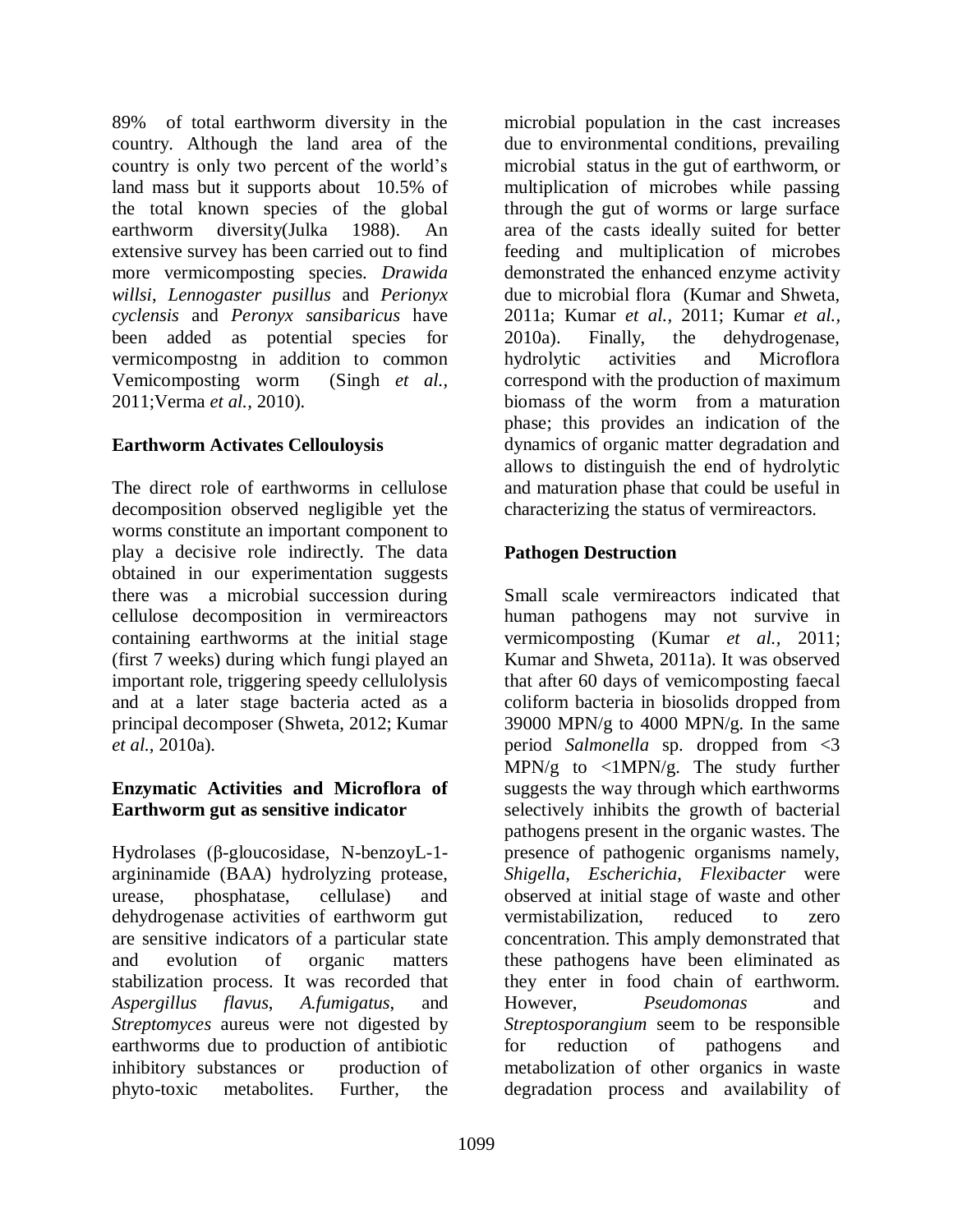nutrients, particularly solubilization of phosphorous to the soil, thereby, improvimg the quality of vermicompost.

# **Combining Microbial Composting with Vermicomposting**

Recently, a technology has been developed to enhance lignocelluloses (especially wastes of sugar-mill and timber industry) degradation prior to vemicomposting with efficient microbes including P*hanerochete chrysosporium*, *Pleurotus sajorcaju*, *Trichoderma viridae* combining microbial activation with vemicomposting shorten stabilization time of waste degradation process and drastic increase in production of vermicompost with the limited number of earthworms (Kumar *et al.,* 2010b).

### **Nitrogen and Humification Process in Vermicompost**

Total nitrogen at different times of vemicomposting was decreased being more marked at the final stage when earthworms activity was higher. The different nitrogen fractions followed a similar tendency to the total nitrogen. At the final stage of the process, when earthworms population was higher and active, important reductions of the organic nitrogen content and a higher nitrification was observed (Kumar *et al.,*  2010b). The nitrification was 50 to 65 percent higher in earthworm treatments. A decrease in the carbon from fulvic acids and an increase in the percentage of the carbon from humic acids were observed through the vemicomposting process; the latter was more conspicuous at the end of the process when there was a higher and active earthworm population. Through vemicomposting the humic substances increases from 40 to 60 percent which was higher than the value obtained for the composting process.

#### **Plant Growth Promoters**

Agro-industrial wastes can be broken down and fragmented rapidly by earthworms, resulting in a stable non-toxic material with good structure which has a potentially high economic value as soil conditioners for plant growth. Vermicompost is a finely divided peat like material with excellent structure, porosity, aeration drainage and moisture building capacity. This also supply suitable mineral balance and improves nutrient availability and could act as complex – fertilizer granules.

# **Livelihood Opportunity for Women**

As the activity caught on, it was observed that in most farm-holdings, vermicompost had become the responsibility of women as it required continuous involvement without hard manual labor. The simple production process and flexibility in terms of time needed to attend the activity allowed the women to readily incorporate it in their routine of household chares. To take advantage of the skills of women in managing this activity and to convert the dung, leaves and other bio-wastes found littered in rural areas. The task of vermicompost making developed into an income –generating activity. In particular, it became an attractive opportunity for landless people in villages. Self help groups (where 10-20 likeminded women work together with a common aim) are actively associated in collecting and selling the vermicompost in western region of Uttar Pradesh. A good linkage has been developed in the village cluster for marketing the worms and compost produced through self help group.

An example of successful use of this technology is in Hussain development block of district Hathras (UP), where a group of